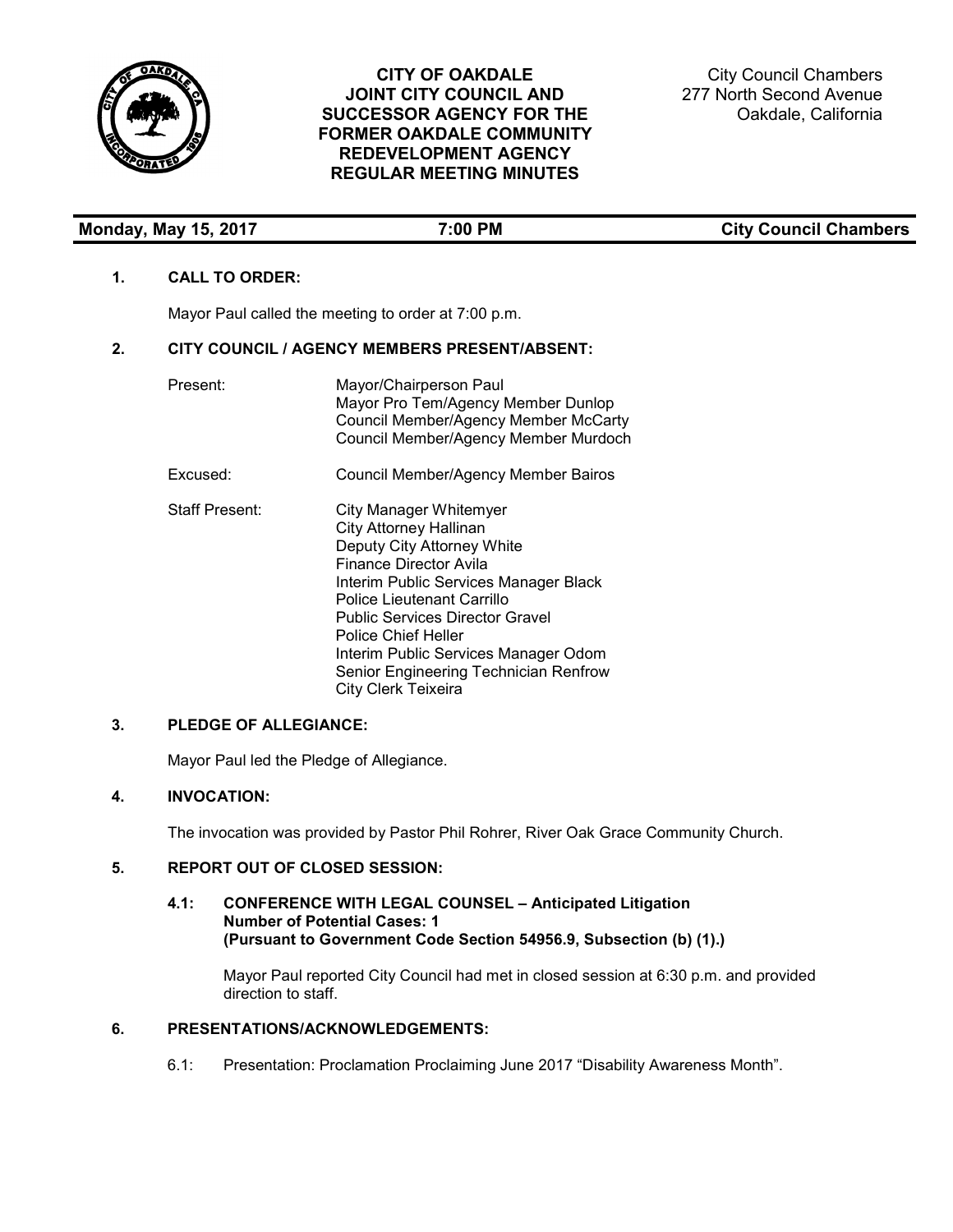

Carolyn Teixeira Gomes, Director of Development for the Society for disABILITIES accepted the Proclamation Declaring June 2017 "Disability Awareness Month" on behalf of all older Americans residing in the City of Oakdale from Mayor Paul

Ms. Teixeira Gomes provided an overview of services provided through Society for disABILITIES.

6.2: Introduction and Badge Pinning Ceremony of Oakdale Police Department's Newly Promoted Police Lieutenant, Joseph R. Carrillo.

Chief Heller asked that, on today, Police Memorial Day, everyone in attendance pause in memory of Stanislaus County Sherriff's Department's Deputy Sheriff Jason Garner and civilian Community Service Officer Raschel Johnson who were killed in an on duty vehicle crash Saturday, May 13, 2017.

Those present paused for a moment of silence.

Police Chief Heller introduced the City's newly promoted Police Lieutenant, Joseph R. Carrillo.

City Clerk Teixeira administered the Oath of Office to Police Lieutenant, Joseph R. Carrillo.

Mrs. Jannelle Carrillo pinned the Lieutenant badge on Police Lieutenant, Joseph R. Carrillo. Following the badge pinning, Lieutenant Carrillo addressed the City Council stating he is proud to continue to serve the community as Police Lieutenant.

#### **7. ADDITIONS/DELETIONS:**

No additions or deletions occurred at this time.

#### **8. PUBLIC COMMENT:**

Mary Guardiola, Chief Executive Officer of the Oakdale Chamber advised the City Council on upcoming events.

A gentleman who did not identify himself requested the City Council look to adopting a Noise Ordinance.

Shawn Ehrenbert, President of Stanislaus Consolidated Fire Fighters Local 3399 stated his appreciation to Council Member McCarty for confirming his attendance at the upcoming Fire OPS 101 Fundamentals Event. Mr. Ehrenbert advised the Fire District has life jackets available for temporary loan at the Empire, Riverbank, and Waterford fire stations on a first come first serve basis.

## **9. APPOINTMENT TO BOARDS AND COMMISSIONS:**

None scheduled.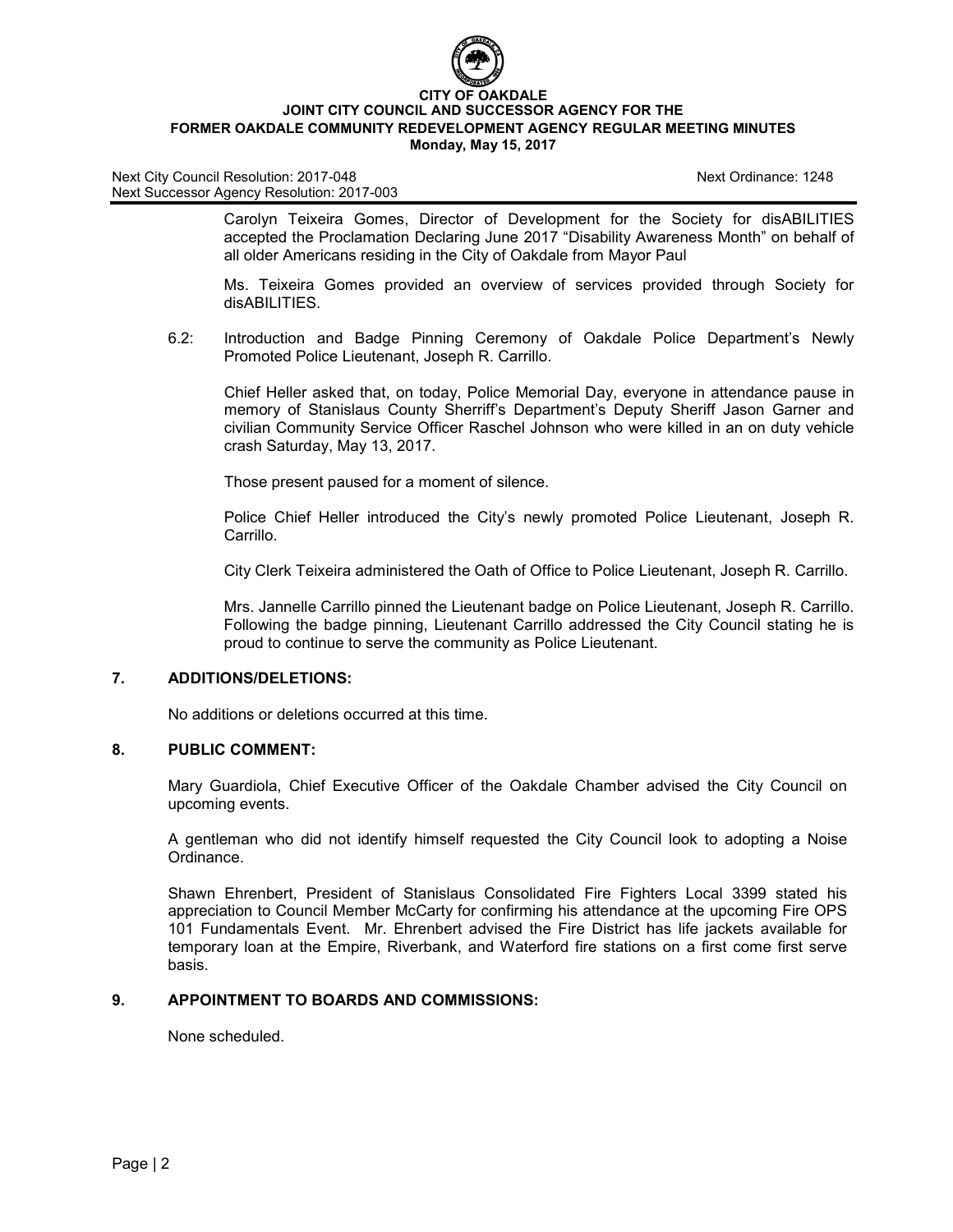

#### **CITY OF OAKDALE JOINT CITY COUNCIL AND SUCCESSOR AGENCY FOR THE FORMER OAKDALE COMMUNITY REDEVELOPMENT AGENCY REGULAR MEETING MINUTES Monday, May 15, 2017**

Next City Council Resolution: 2017-048 Next Ordinance: 1248 Next Successor Agency Resolution: 2017-003

# **10. CITY COUNCIL CONSENT AGENDA:**

Mayor Paul asked whether there were any questions on any matter listed on the Consent Agenda. No comments or questions were received.

#### **MOTION**

To approve the City of Oakdale City Council Consent Agenda for May 15, 2017 comprised of Items 10.1 through 10.5, submitted as follows:

- 10.1: Approve the Special City Council Meeting Minutes of April 27, 2017.
- 10.2: Approve the Regular City Council Meeting Minutes of May 1, 2017.
- 10.3: Receive and File the Warrant List for the period of April 26, 2017 to May 10, 2017.
- 10.4: Waive Readings of Ordinances/Resolutions except by Title.
- 10.5: Adopt Resolution 2017-048, a Resolution of the City Council of the City of Oakdale of Concurrence and Support of Stanislaus County to Submit the Draft 2017-2018 Annual Action Plan for the Community Development Block Grant Program and Emergency Solutions Grant Program to HUD.

Moved by Council Member McCarty seconded by Mayor Pro Tem Dunlop PASSED AND ADOPTED this 15th day of May 2017 by the following vote:

| AYES:   | <b>COUNCIL MEMBERS:</b>     | Dunlop, McCarty, Murdoch and Paul | (4) |
|---------|-----------------------------|-----------------------------------|-----|
| NOES:   | <b>COUNCIL MEMBERS:</b>     | <b>None</b>                       | (0) |
| ABSENT: | COUNCIL MEMBERS:            | <b>Bairos</b>                     | (1) |
|         | ABSTAINED: COUNCIL MEMBERS: | <b>None</b>                       | (0) |

#### **11. PUBLIC HEARINGS:**

None scheduled.

#### **12. STAFF REPORTS:**

12.1: Consider a Resolution of the City of Oakdale City Council Authorizing the Purchase and Installation of Airport Security Cameras in the amount of \$14,851.94 and authorize a Contingency in the amount of \$1,000.00, funded from Airport Enterprise Fund, Machinery and Equipment Account 627-4170-446-31-03 for a Total Project Budget of \$15,851.94.

A PowerPoint Presentation was provided.

Senior Engineering Technician Renfrow presented the staff report recommending the City Council authorize the purchase and installation of airport security cameras in the amount of \$14,851.94 and authorize a contingency in the amount of \$1,000.00 to be funded from the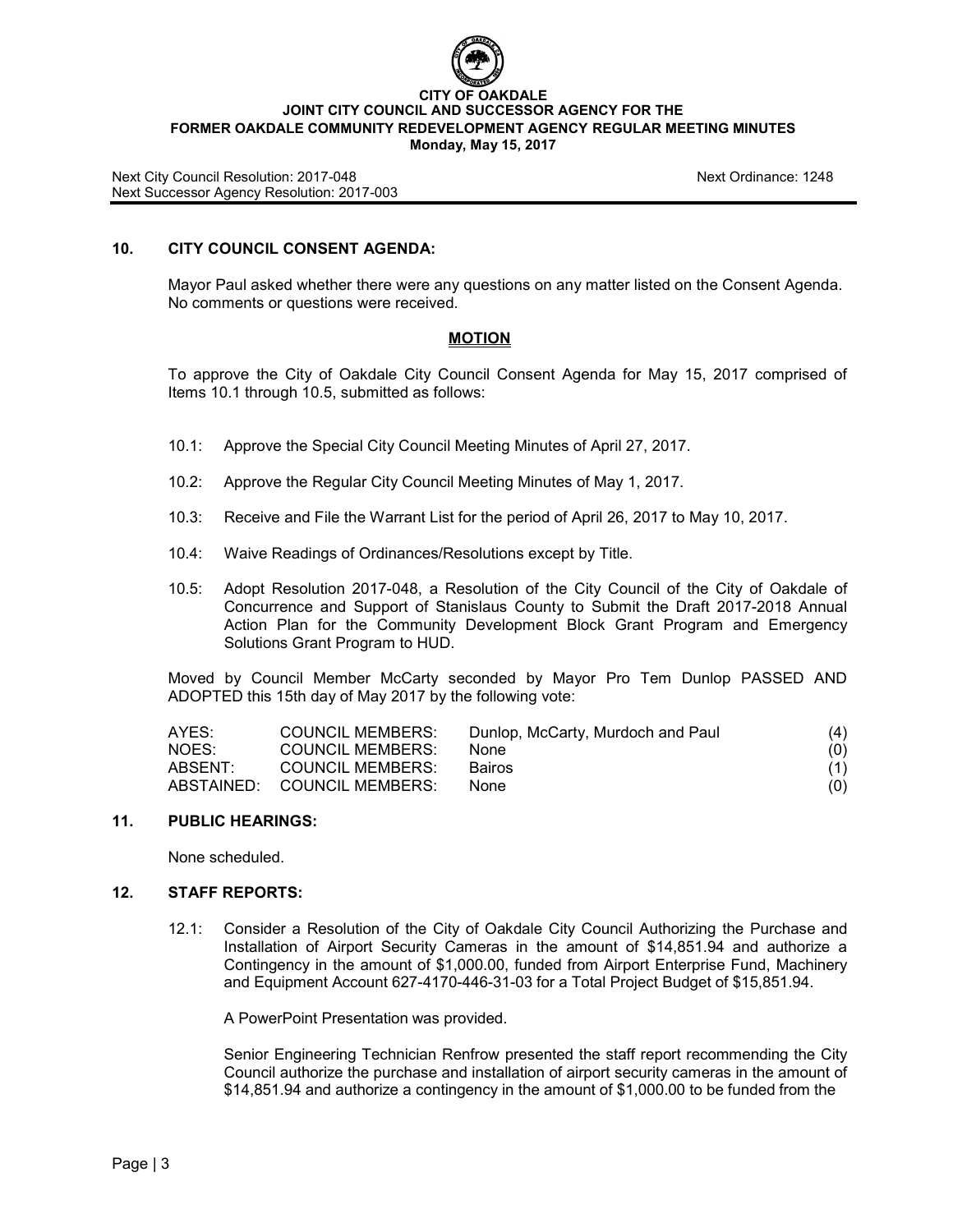

Next City Council Resolution: 2017-048 Next Ordinance: 1248 Next Successor Agency Resolution: 2017-003

Airport Enterprise Fund, Machinery and Equipment Account for a total project budget of \$15,851.94.

Public Comment Don Gutridge

#### **MOTION**

To adopt Resolution 2017-049 a Resolution of the City of Oakdale City Council Authorizing the Purchase and Installation of Airport Security Cameras in the amount of \$14,851.94, authorize a contingency in the amount of \$1,000.00, funded from Airport Enterprise Fund, Machinery and Equipment Account 627-4170-446-31-03 for a total project budget of \$15,851.94.

Moved by Council Member McCarty seconded by Mayor Pro Tem Dunlop and PASSED and ADOPTED this 15th day of May 2017, by the following vote:

| AYES:   | COUNCIL MEMBERS: Dunlop, McCarty, Murdoch and Paul | (4) |
|---------|----------------------------------------------------|-----|
| NOES:   | <b>COUNCIL MEMBERS: None</b>                       | (O) |
| ABSENT: | COUNCIL MEMBERS: Bairos                            | (1) |
|         | ABSTAINED: COUNCIL MEMBERS: None                   | (O) |

Motion carried 4/0 by City Council roll call vote.

12.2: Consider Approving a Resolution Awarding the Low Bid to United Pavement Maintenance, Inc. for the 2017 Street Overlay Project in the amount of \$921,853.00 funded by Measure L and the Local Transportation Fund (LTF) 221 CP1730 and additional funds for Contingencies and Construction Engineering for a Total Construction Budget of \$1,051,853.00.

A PowerPoint Presentation was provided.

Public Services Director Gravel presented the staff report recommending the City Council approve the draft resolution awarding the low bid to United Pavement Maintenance, Inc. for the 2017 Street Overlay Project in the amount of \$921,853.00 funded by Measure L and the Local Transportation Fund (LTF) 221 CP1730 and additional funds for contingencies and construction engineering for a total construction budget of \$1,051,853.00.

#### **MOTION**

To adopt Resolution 2017-050, a Resolution of the City of Oakdale City Council awarding the Low Bid to United Pavement Maintenance, Inc. for the 2017 Street Overlay Project in the amount of \$921,853.00 funded by Measure L and the Local Transportation Fund (LTF) 221 CP1730 and additional funds for Contingencies and Construction Engineering for a Total Construction Budget of \$1,051,853.00.

Moved by Council Member Murdoch seconded by Council Member McCarty and PASSED and ADOPTED this 15th day of May 2017, by the following vote: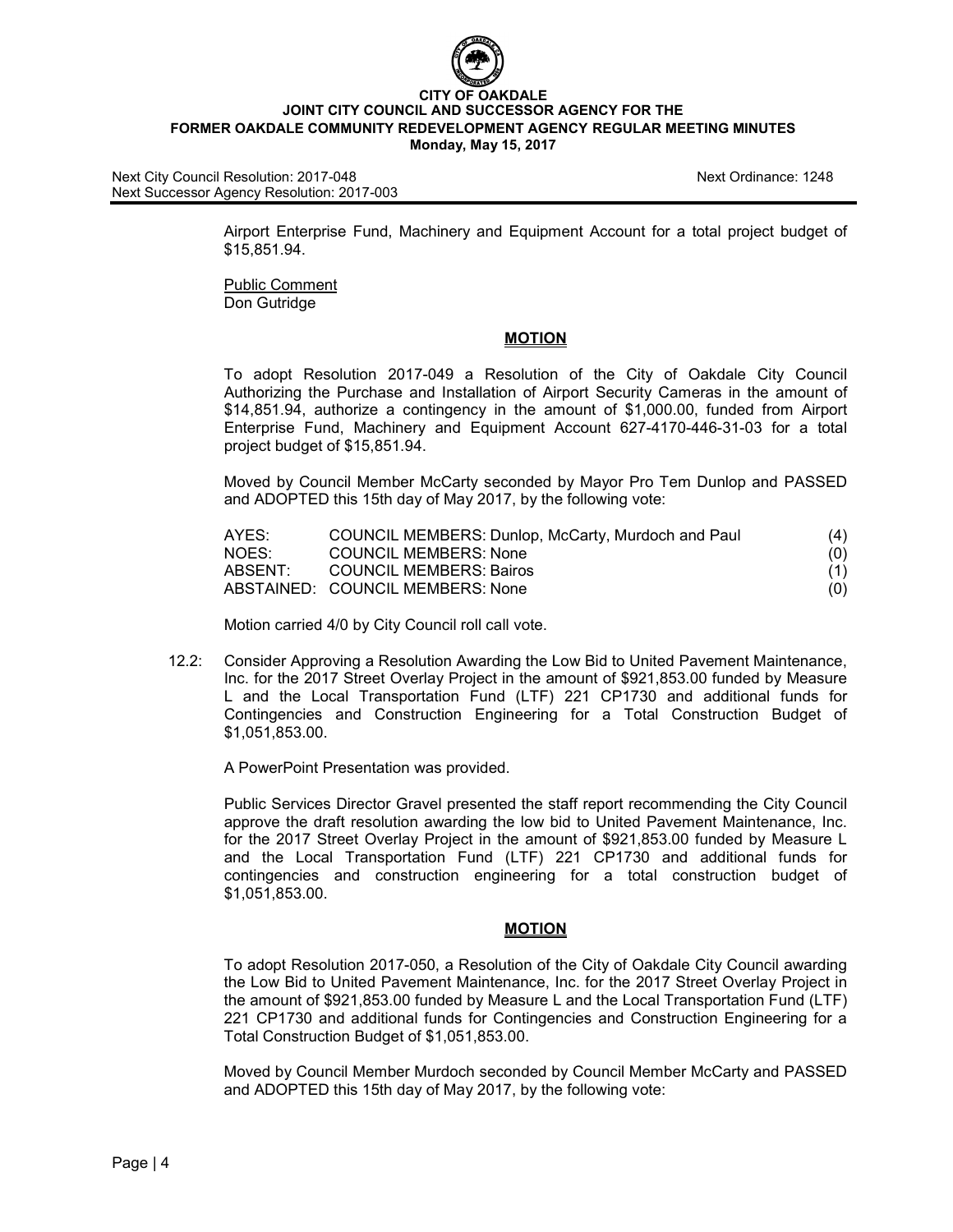

| AYES:   | COUNCIL MEMBERS: Dunlop, McCarty, Murdoch and Paul | (4) |
|---------|----------------------------------------------------|-----|
| NOES:   | <b>COUNCIL MEMBERS: None</b>                       | (0) |
| ABSENT: | COUNCIL MEMBERS: Bairos                            | (1) |
|         | ABSTAINED: COUNCIL MEMBERS: None                   | (O) |

Motion carried 4/0 by City Council roll call vote.

12.3: Consider a Resolution of the City of Oakdale City Council Awarding a Bid for South Yosemite Avenue Surface Improvement Project to George Reed Inc. in the amount of \$462,092 to be paid from the Surface Transportation Fund 316, Gas Tax Fund 215 and Local Transportation Fund 221 (CP1621).

A PowerPoint Presentation was provided.

Public Services Director Gravel presented the staff report recommending the City Council adopt the draft resolution contained in the staff report awarding a bid for the South Yosemite Avenue Surface Improvement Project to George Reed Inc. in the amount of \$462,092 to be paid from the Surface Transportation Fund 316, Gas Tax Fund 215 and Local Transportation Fund 221 (CP1621).

#### **MOTION**

To adopt Resolution 2017-051, a Resolution of the City of Oakdale City Council awarding a Bid for South Yosemite Avenue Surface Improvement Project to George Reed Inc. in the amount of \$462,092 to be paid from the Surface Transportation Fund 316, Gas Tax Fund 215 and Local Transportation Fund 221 (CP1621).

Moved by Mayor Pro Tem Dunlop seconded by Council Member Murdoch and PASSED and ADOPTED this 15th day of May 2017, by the following vote:

| AYES:   | COUNCIL MEMBERS: Dunlop, McCarty, Murdoch and Paul | (4) |
|---------|----------------------------------------------------|-----|
| NOES:   | <b>COUNCIL MEMBERS: None</b>                       | (0) |
| ABSENT: | <b>COUNCIL MEMBERS: Bairos</b>                     | (1) |
|         | ABSTAINED: COUNCIL MEMBERS: None                   | (O) |

Motion carried 4/0 by City Council roll call vote.

12.4: Consider a Resolution of the City of Oakdale City Council Authorizing Staff Purchase a Ford Police Interceptor Utility Vehicle from Haidlen Ford and Outfit with Emergency Equipment by Emergency Vehicle Installers (EVI) in the total amount of \$48,715.45 in a Black and White Color Scheme with Updated Graphics using funds allocated in the Vehicle Replacement Fund 530-1910-419.41-09 and the Supplemental Law Enforcement Services Fund 203-2110-41.41-06 and to surplus a 2003 Ford Crown Victoria (Vehicle SR01).

A PowerPoint Presentation was provided.

Police Chief Heller presented the staff report recommending the City Council authorize staff purchase a Ford Police Interceptor utility vehicle from Haidlen Ford and outfit with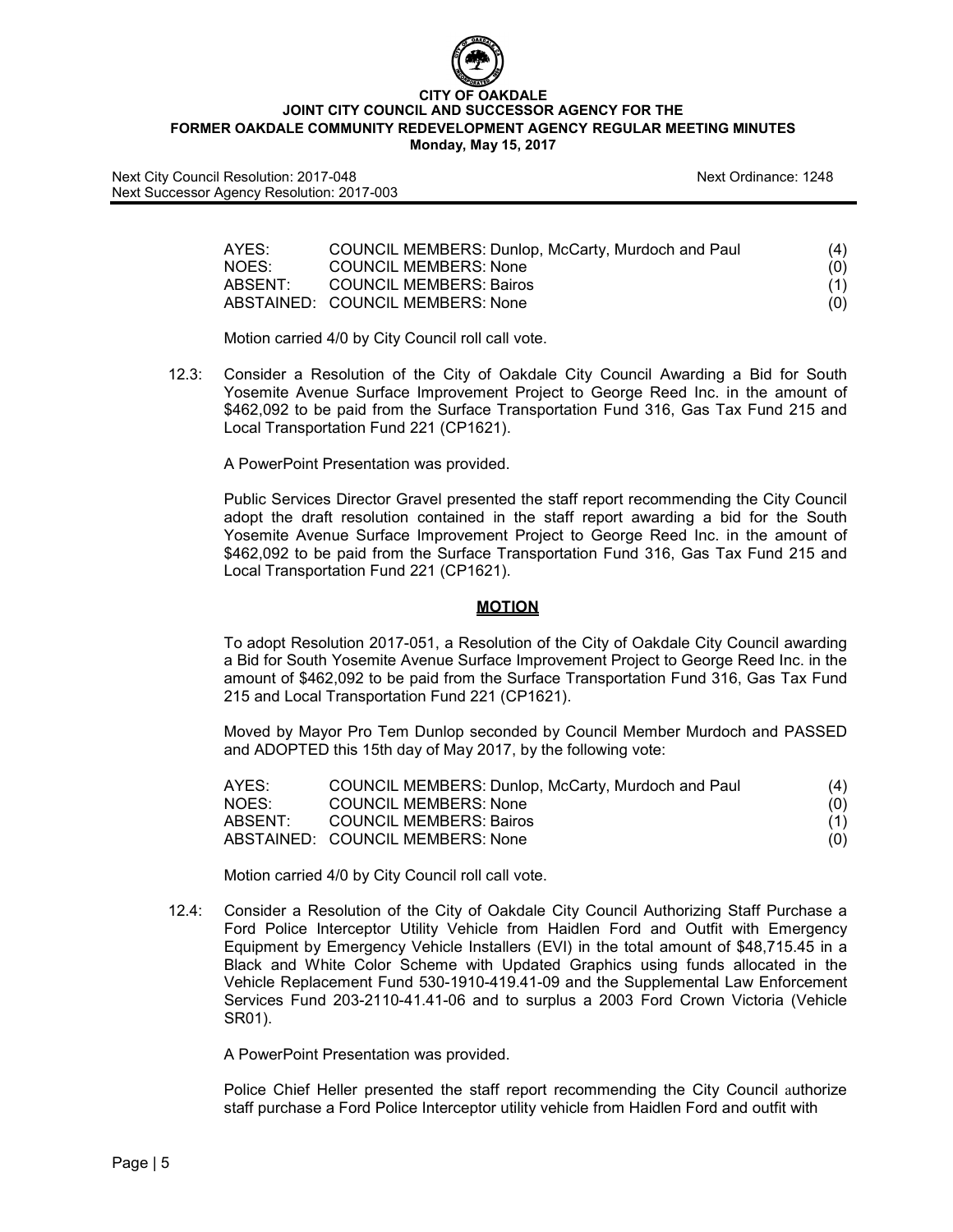

#### **CITY OF OAKDALE JOINT CITY COUNCIL AND SUCCESSOR AGENCY FOR THE FORMER OAKDALE COMMUNITY REDEVELOPMENT AGENCY REGULAR MEETING MINUTES Monday, May 15, 2017**

Next City Council Resolution: 2017-048 Next Ordinance: 1248 Next Successor Agency Resolution: 2017-003

Emergency equipment by Emergency Vehicle Installers (EVI) in the total amount of \$48,715.45 in a black and white color scheme with updated graphics using funds allocated in the Vehicle Replacement Fund 530-1910-419.41-09 and the Supplemental Law Enforcement Services Fund 203-2110-41.41-06 and to authorize surplussing a 2003 Ford Crown Victoria (Vehicle SR01).

#### **MOTION**

To adopt Resolution 2017-052, a Resolution of the City of Oakdale City Council authorizing Staff Purchase a Ford Police Interceptor Utility Vehicle from Haidlen Ford and Outfit with Emergency Equipment by Emergency Vehicle Installers (EVI) in the total amount of \$48,715.45 in a Black and White Color Scheme with Updated Graphics using funds allocated in the Vehicle Replacement Fund 530-1910-419.41-09 and the Supplemental Law Enforcement Services Fund 203-2110-41.41-06 and to surplus a 2003 Ford Crown Victoria (Vehicle SR01).

Moved by Council Member McCarty seconded by Mayor Pro Tem Dunlop and PASSED and ADOPTED this 15th day of May 2017, by the following vote:

| AYES:   | COUNCIL MEMBERS: Dunlop, McCarty, Murdoch and Paul | (4) |
|---------|----------------------------------------------------|-----|
| NOES:   | <b>COUNCIL MEMBERS: None</b>                       | (O) |
| ABSENT: | COUNCIL MEMBERS: Bairos                            | (1) |
|         | ABSTAINED: COUNCIL MEMBERS: None                   | (O) |

Motion carried 4/0 by City Council roll call vote.

12.5: Consider a Resolution of the City of Oakdale City Council Authorizing the Chief of Police to enter into a Purchase and Service Agreement with IBM I2 COPLINK Data Source Integration Services in the total amount of \$22,000.00 to begin Data Conversion to Allow Full Implementation of Data Sharing within the Law Enforcement Networking System (LENS) and Approve a Budget Appropriation in the amount \$22,000 from the State of California BSCC Realignment City Law Enforcement Grant in the AB109 Public Safety Realignment Fund 210 and authorize additional Budget Appropriation from Fund 210 of up to \$2,000.00 for Crisis Intervention Training for Police Personnel.

A PowerPoint Presentation was provided.

Police Chief Heller presented the staff report recommending the City Council adopt the draft resolution contained in staff's report authorizing the Chief of Police to enter into a Purchase and Service Agreement with IBM I2 COPLINK Data Source Integration Services in the total amount of \$22,000.00 to begin data conversion to allow full implementation of data sharing within the Law Enforcement Networking System (LENS) and approve a budget appropriation in the amount \$22,000 from the State of California BSCC Realignment City Law Enforcement Grant in the AB109 Public Safety Realignment Fund 210 and authorize additional budget appropriation from Fund 210 of up to \$2,000.00 for Crisis Intervention Training for Police Personnel.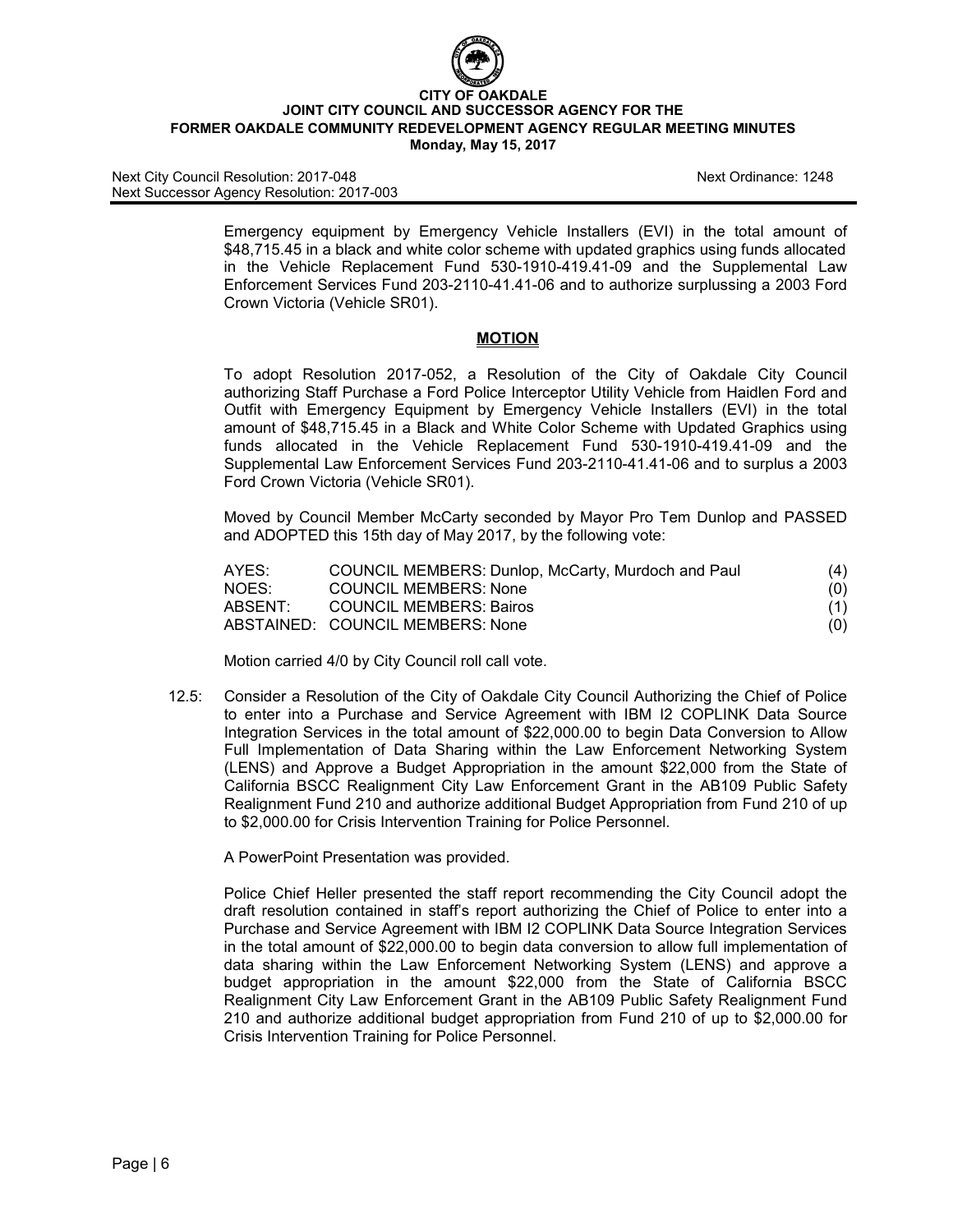

#### **CITY OF OAKDALE JOINT CITY COUNCIL AND SUCCESSOR AGENCY FOR THE FORMER OAKDALE COMMUNITY REDEVELOPMENT AGENCY REGULAR MEETING MINUTES Monday, May 15, 2017**

### **MOTION**

To adopt Resolution 2017-053, a Resolution of the City of Oakdale City Council Authorizing the Chief of Police to enter into a Purchase and Service Agreement with IBM

I2 COPLINK Data Source Integration Services in the total amount of \$22,000.00 to begin Data Conversion to Allow Full Implementation of Data Sharing within the Law Enforcement Networking System (LENS) and Approve a Budget Appropriation in the amount \$22,000 from the State of California BSCC Realignment City Law Enforcement Grant in the AB109 Public Safety Realignment Fund 210 and authorize additional Budget Appropriation from Fund 210 of up to \$2,000.00 for Crisis Intervention Training for Police Personnel.

Moved by Council Member McCarty seconded by Mayor Pro Tem Dunlop and PASSED and ADOPTED this 15th day of May 2017, by the following vote:

| AYES:   | COUNCIL MEMBERS: Dunlop, McCarty, Murdoch and Paul | (4) |
|---------|----------------------------------------------------|-----|
| NOES:   | <b>COUNCIL MEMBERS: None</b>                       | (0) |
| ABSENT: | <b>COUNCIL MEMBERS: Bairos</b>                     | (1) |
|         | ABSTAINED: COUNCIL MEMBERS: None                   | (0) |

Motion carried 4/0 by City Council roll call vote.

12.6: Consider by Minute Order Approval of a Request for Qualifications to Select Qualified Candidates for a Cannabis Business Pilot Program in Oakdale.

City Manager Whitemyer introduced Deputy City Attorney Doug White.

Deputy City Attorney White presented the staff report recommending the City Council authorize staff to release a Request for Qualifications to select qualified candidates for a Cannabis Business Pilot Program in Oakdale by Minute Order.

City Attorney Hallinan clarified for those present that the action being presented and requested this evening is not against Federal law.

City Manager Whitemyer advised this is simply an information gathering process, allowing the City the ability to look at who is interested and what processes are they interested in to ultimately bring forward to the City Council for consideration.

Public Comment Kathleen Westenberg Alice Garcia Unknown Individual

The City Council discussed the proposed process with the City Manager and legal counsel. In conclusion, Deputy City Attorney White advised there is nothing that the City can do to prevent access to marijuana that decision has been made by the state voters; all the City and City Council can do now is decide how to address the impacts and process.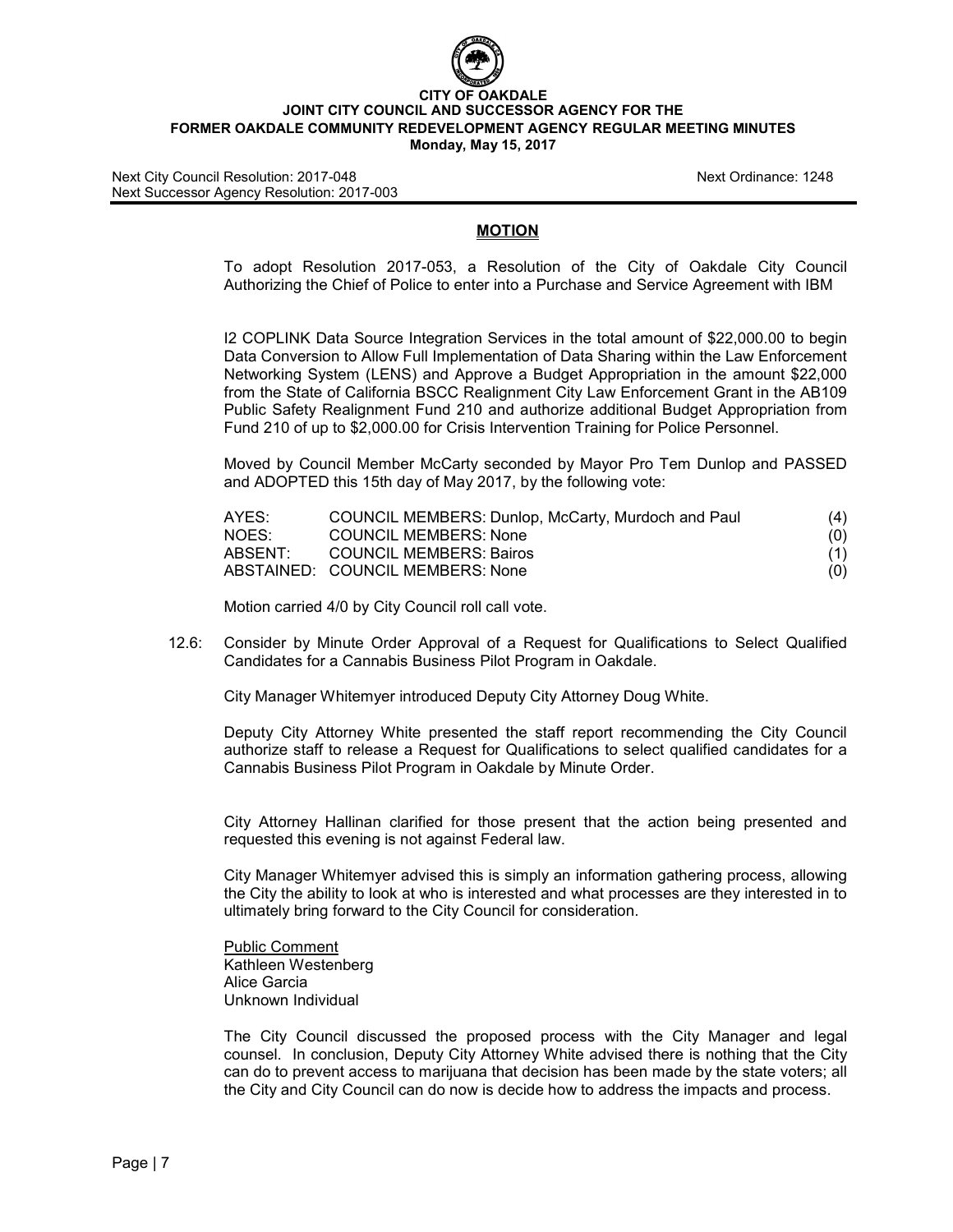

Next City Council Resolution: 2017-048 Next Ordinance: 1248 Next Successor Agency Resolution: 2017-003

Council Member Murdoch advised he doesn't want Oakdale to lead the way on this issue and would rather wait to see what other municipalities do and what impacts it has.

## **MOTION**

To approve by Minute Order, a Request for Qualifications to Select Qualified Candidates for a Cannabis Business Pilot Program in Oakdale.

Moved by Mayor Pro Tem Dunlop seconded by Council Member McCarty and PASSED this 15th day of May 2017, by the following vote:

| AYES:   | COUNCIL MEMBERS: Dunlop, McCarty and Paul | (3) |
|---------|-------------------------------------------|-----|
| NOES:   | <b>COUNCIL MEMBERS: Murdoch</b>           | (1) |
| ABSENT: | <b>COUNCIL MEMBERS: Bairos</b>            | (1) |
|         | ABSTAINED: COUNCIL MEMBERS: None          | (O) |

Motion carried 3/1 by City Council roll call vote.

12.7: Consider by Minute Order Approval an Agreement for City Attorney Services with Churchwell White LLP and Authorize the City Manager to Execute the Agreement.

City Manager Whitemyer presented the staff report recommending the City Council approve the agreement for City Attorney Services with Churchwell White LLP and authorize the City Manager to execute the Agreement.

#### **MOTION**

To approve by Minute Order an Agreement for City Attorney Services with Churchwell White LLP and Authorize the City Manager to Execute the Agreement.

Moved by Council Member McCarty seconded by Council Member Murdoch and PASSED this 15th day of May 2017, by the following vote:

| AYES:   | COUNCIL MEMBERS: Dunlop, McCarty, Murdoch and Paul | (4) |
|---------|----------------------------------------------------|-----|
| NOES:   | <b>COUNCIL MEMBERS: None</b>                       | (0) |
| ABSENT: | <b>COUNCIL MEMBERS: Bairos</b>                     | (1) |
|         | ABSTAINED: COUNCIL MEMBERS: None                   | (O) |

Motion carried 4/0 by City Council roll call vote.

# **Staff Report of the Successor Agency for the Former Oakdale Community Redevelopment Agency:**

12.8: Consider a Resolution of the City of Oakdale City Council Successor Agency of the Former Redevelopment Agency Approving a Fiscal Consultant Services Agreement with Seifel Consulting Inc. for an amount not to exceed \$25,500 from Fund 363-9091-490-25-03 RDA Successor Agency.